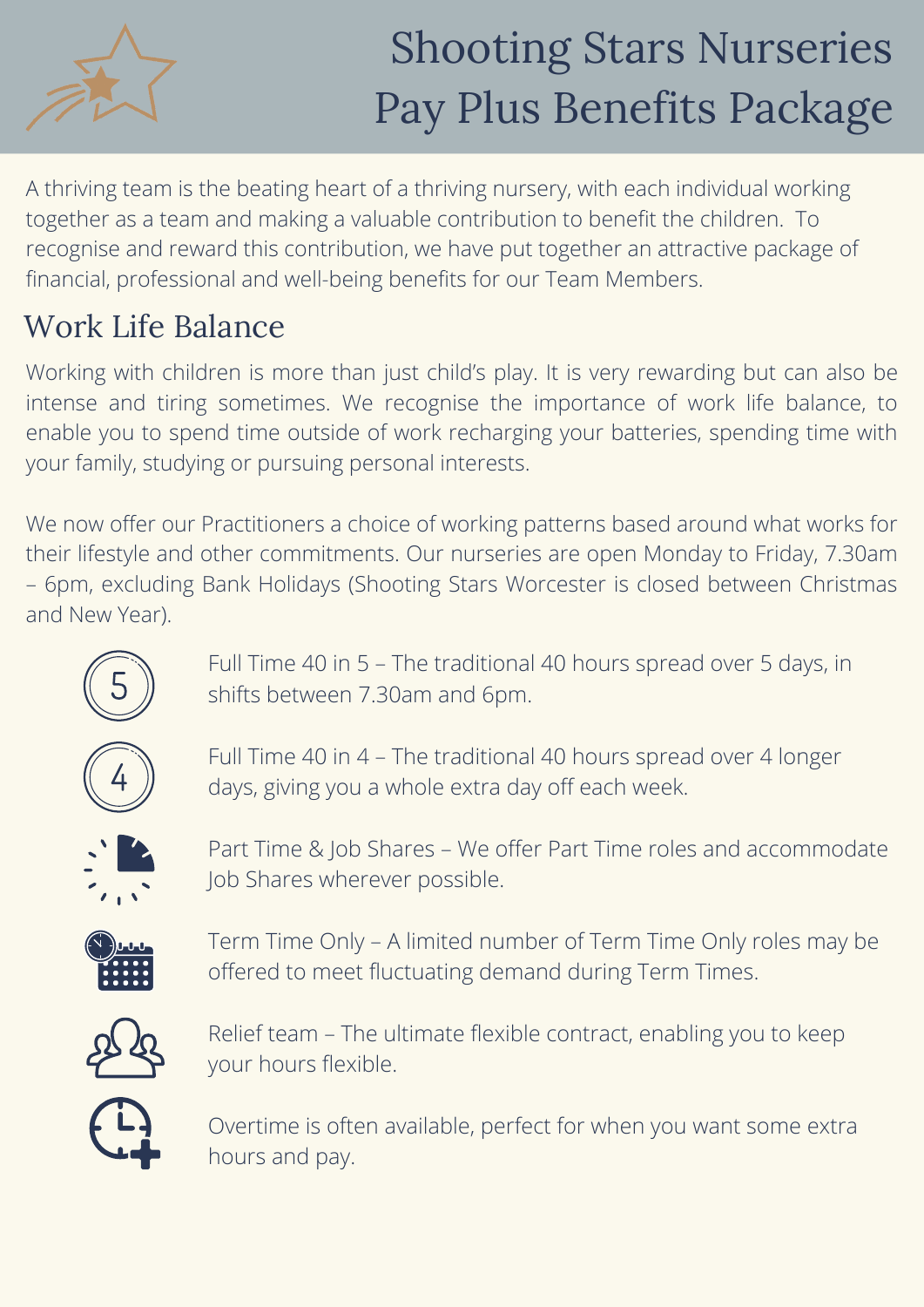

## Featured role: Nursery Support Practitioner

Our 7 Group settings have joined together to offer a new role, Nursery Support Practitioner, in response to increased and dynamic staffing demands. Nursery Support Practitioners are happy to travel, responding flexibly to meet the staffing needs of any nursery within the Shooting Stars group, offering 'floating' cover for staff absence due to sickness or annual leave.



Full or Part Time

Mileage expenses & travel time paid

Highly respected and valued role

Access to professional and social network of over 200 Practitioners

Shooting Stars Pay and Benefits package included as standard

Offers variety, flexibility and challenge

## So... What's In It For You? The 'Everyone Matters' Bonus

We offer a company-wide annual bonus scheme to motivate and reward our hardworking Team Members. We believe that every role within the company is important and we want each Team Member to feel valued.



That's why we called it the 'Everyone Matters' Bonus Scheme. We believe that every Team Member in every role has the ability to influence the success of the nursery by continued commitment to being the very best they can be at their job. So when everyone contributes to the success of the nursery, we believe that everyone should benefit from that success too!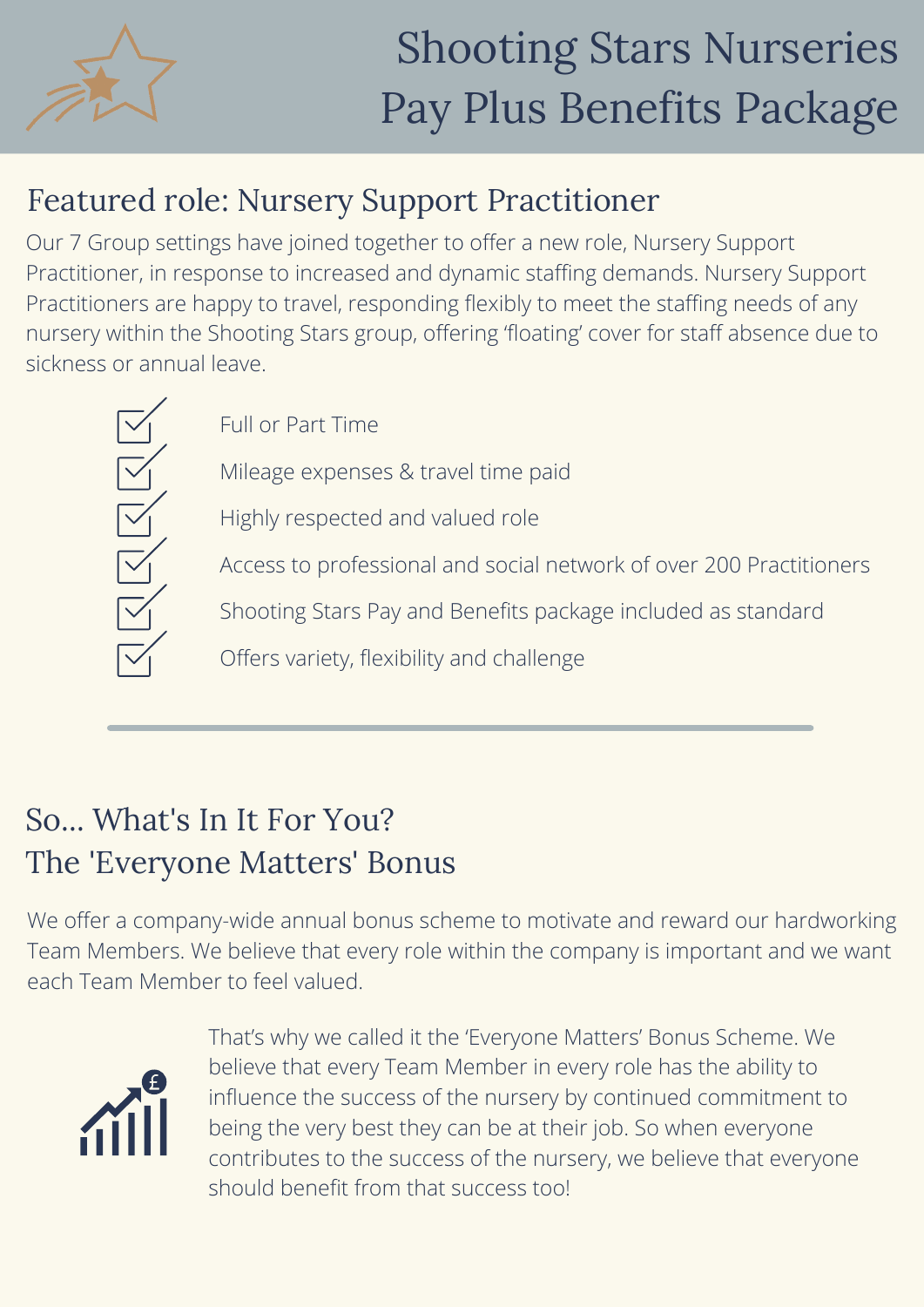

## How the Everyone Matters Bonus is calculated

The bonus is a percentage of each individual's pay. ALL team members at ALL levels and in ALL roles are automatically included and assessed on a monthly basis. The achievement of the bonus is based on nursery 'occupancy' (how full the nursery is).





#### Refer a Friend Bonus



We offer up to £500 as a thank you for each referral which results in a Level 3 Qualified Practitioner joining the Shooting Stars team. Your friend gets a welcome bonus too! (Both payable after 3 months of successful employment).

#### Welcome Bonus



We are currently welcoming each new Team Member with a £500 bonus, payable 3 months after joining our team, to say thank you for choosing Shooting Stars.

### Holiday



**0-4 years' service:** 20 days holiday per year, plus 8 bank holidays (total 28 days per year)



**5-9 years' service:** An additional 2 days annual holiday (total  $28+2 = 30$  days per year)



**10 years+:** Another additional 2 days annual holiday (total  $28+2+2 = 32$  days per year)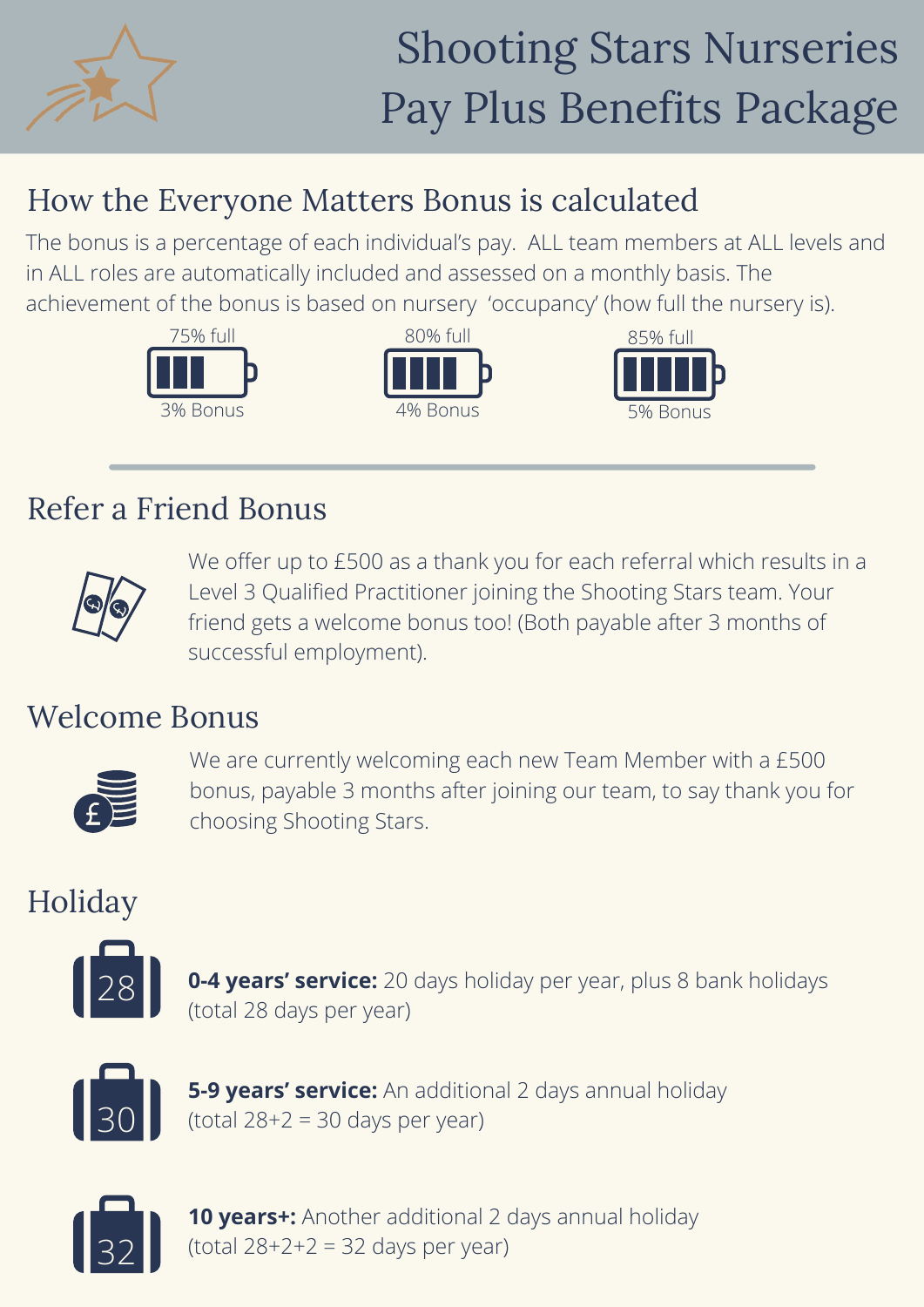

#### Annual Pay and Benefits Review



We re-assess our pay scales and package of benefits annually to ensure we offer our Team Members competitive and fair rewards for their hard work and dedication.

#### Compassionate Leave



We understand that sometimes you may need to take time off unexpectedly to deal with an adverse life event. You can discuss this with your Manager, who will also be able to listen and offer support too.

#### Workplace Pension



Our work-place pension, in partnership with NEST, helps our Team Members to save for their future. We auto-enrol you and contribute towards your pension pot, in line with government guidelines. You can access your NEST account online to view your pension pot or make additional contributions.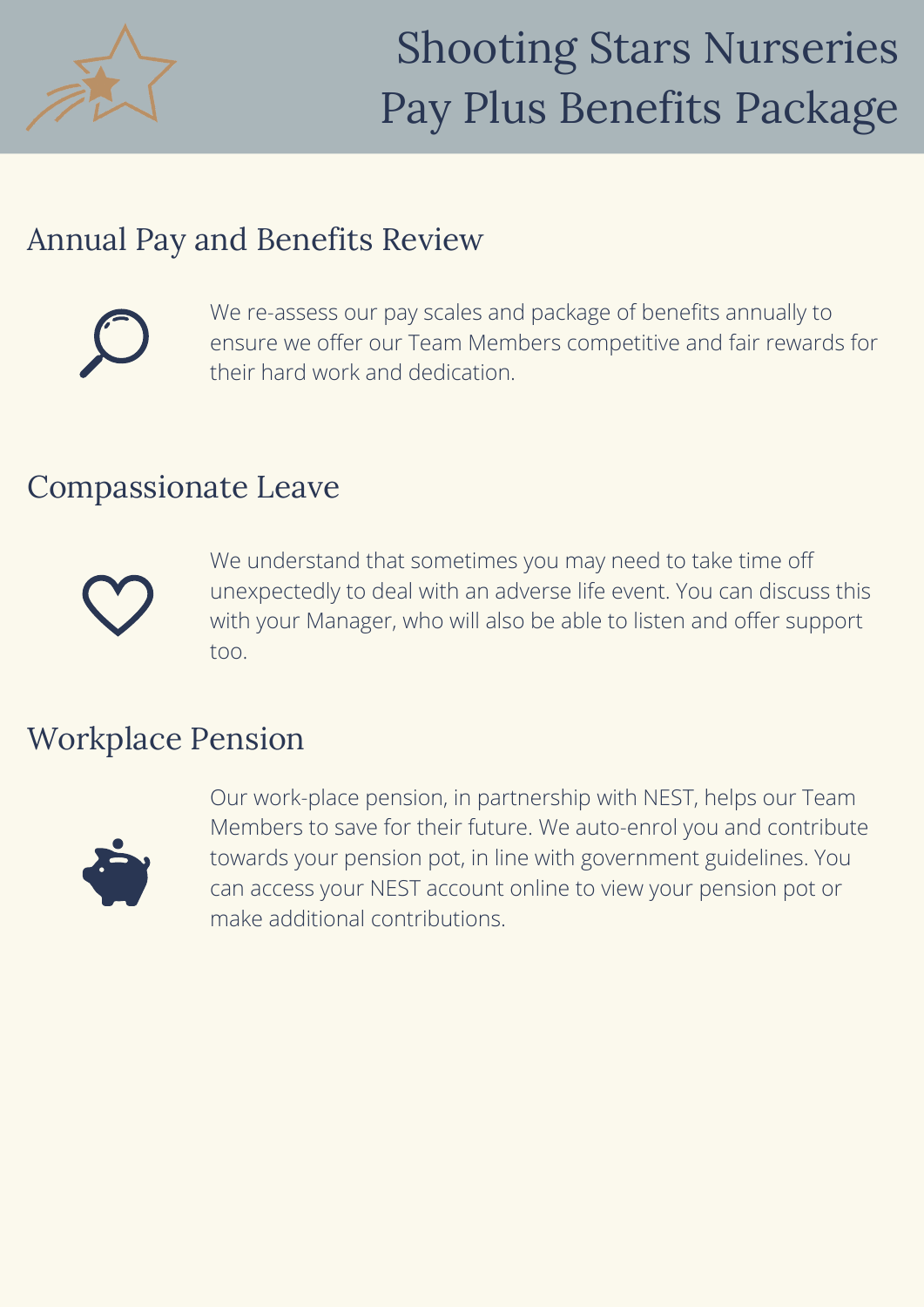

### Professional Development

At Shooting Stars we are always seeking to attract and retain the best talent. Once you're part of our organisation, we support and empower you to take control of your own professional development journey. So whether you want to specialise in a certain area, have leadership aspirations or simply want to be the very best Practitioner you can be, we are here to help you to reach your potential.

### Professional Development Plan (PDP)

Each Team Member has a bespoke Professional Development Plan, to enable autonomy over their career progress. With support and guidance from your Manager, you will set goals and review your performance regularly in order to make progress through your PDP.

### A Growth Mindset



We have steady but ambitious growth plans as an organisation, and we are always on the lookout for perfect new locations with the potential to become the next Shooting Stars nursery. As we develop and grow as an organisation, we encourage our existing Team Members to grow with us and support them to explore any opportunity to take on a new challenge.



New roles within Shooting Stars Nurseries are advertised internally as well as externally to give our existing Team Members the opportunity to progress in their career with us when a vacancy or promotion arises. If you fancy a change of scenery, we will always try our very best to accommodate any internal transfers to other Shooting Stars settings.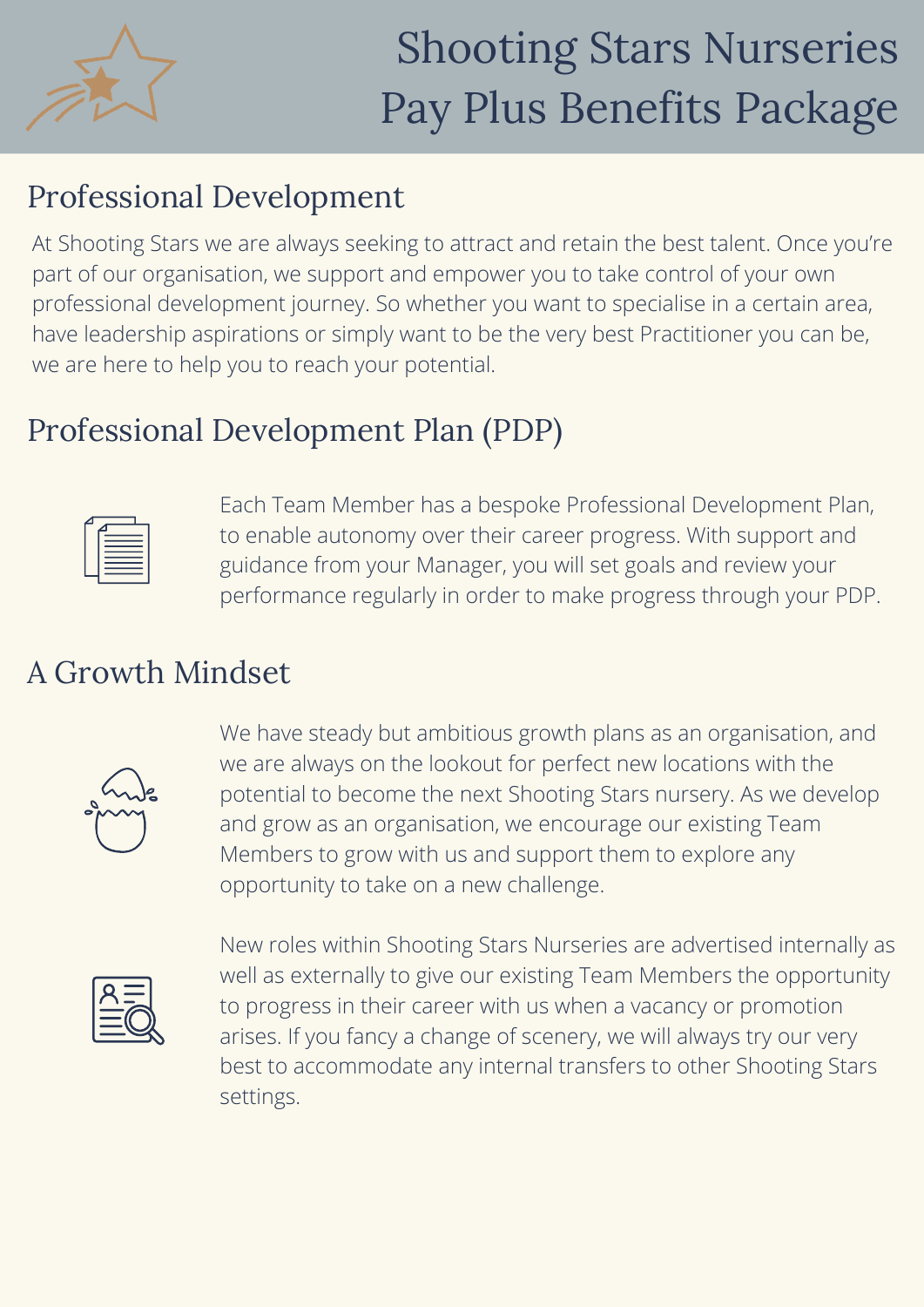

### Featured Team Member: Nursery Manager, Helen



*"I started my Shooting Stars journey in 2010 as a Preschool Nursery Practitioner at Stourbridge before being promoted to Room Leader. I was then offered Deputy Manager (maternity cover) at the Wolverhampton nursery, before transferring to Bromsgrove as Deputy Manager in 2016 when it opened its doors. I was promoted to Nursery Manager at Bromsgrove in 2021.*

*Shooting Stars has always given me the support I need to take the next steps in my career, whether that be enabling a move 'sideways' or 'upwards' or simply helping me to be the best I can be in my role. Shooting Stars has also always offered training in important and interesting areas including Promoting Positive Behaviour, Sign-along, English as an Additional Language and Strong Leadership to name but a few! I have recently completed an inspiring Mental Health First Aid training course too."*

## We Love Learning

Shooting Stars provides a supportive environment, encouraging continuous learning and development and presenting exciting training opportunities. With a blend of faceto-face external courses, in-house delivery, online training and on-the-job coaching, we ensure you have the confidence to apply what you learn to improve your daily practice.

### Shooting Stars Foundation Certificate



Our comprehensive induction and onboarding programme gives you the essential skills and confidence you need to shine in your new role.

#### On-the-job Coaching and Mentoring



Right from day one, your Manager, Room Leader and colleagues will provide coaching and support daily. High quality interactions and regular supervisions mean you experience high levels of job satisfaction and deeper experiential learning.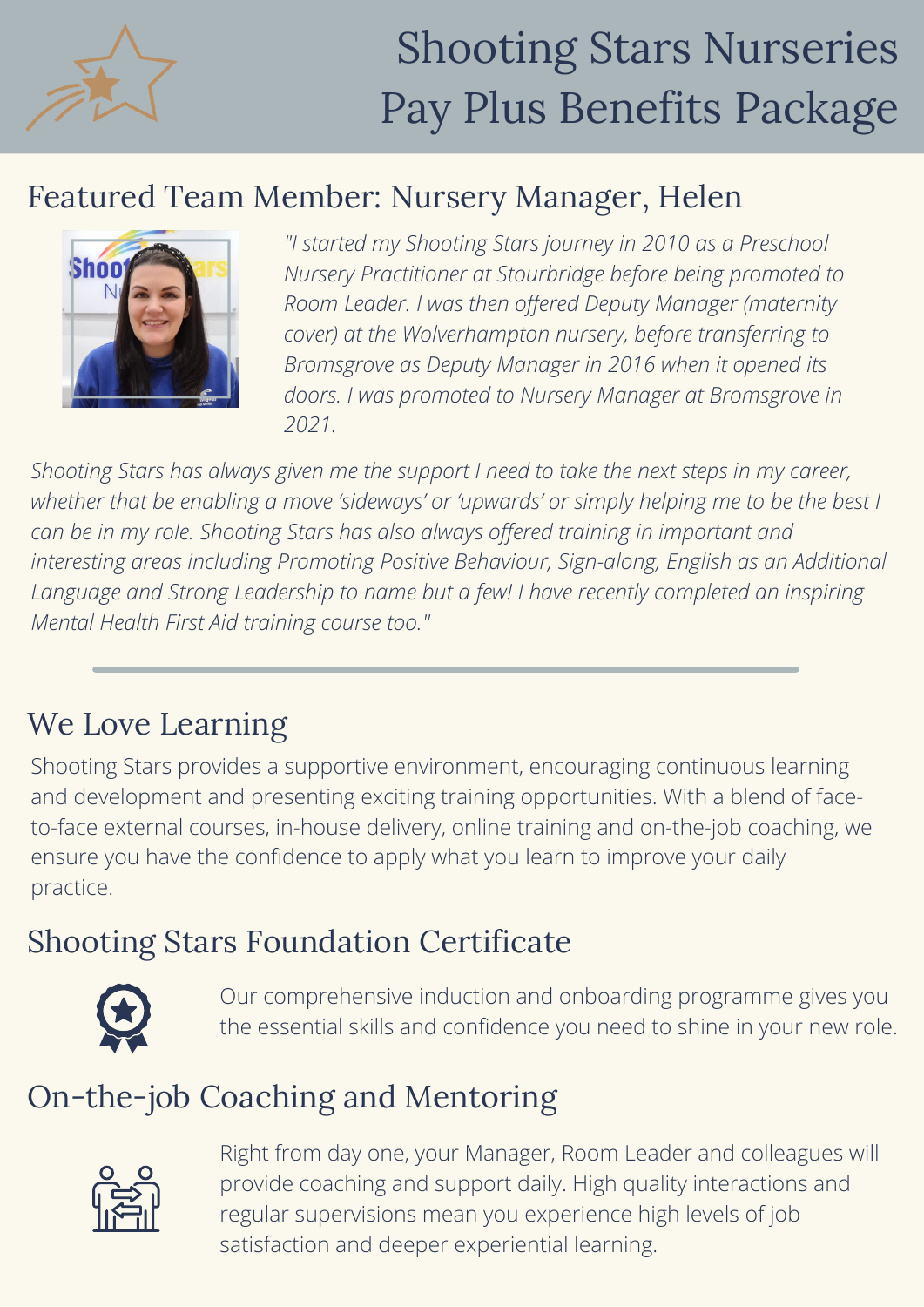

#### In-House Training



We are proud of our unique '5 Star' pedagogy, outlining the Shooting Stars approach to the curriculum, developed and delivered in-house.

#### External and Accredited Training



We offer access to a range of funded training courses including, but not limited to: Level 2 and Level 3 Early Years Apprenticeships, Local Authority SENCO training, Paediatric First Aid, Food Hygiene and Designated Safeguarding Lead, alongside a range of interesting and varied CPD options.

### Career direction



We have focused pathways for those wishing to up-skill themselves in specialist areas, such as Team Wellbeing, Special Educational Needs, Behaviour Management and Leadership. Speak to your Manager to explore the options and see where your career aspirations can lead you within Shooting Stars.

### Apprenticeships



We invest in our future while investing in yours, developing talent within our settings through our fully funded Apprenticeship Programme. We foster close links with colleges too to attract the best new talent into the industry and into our organisation.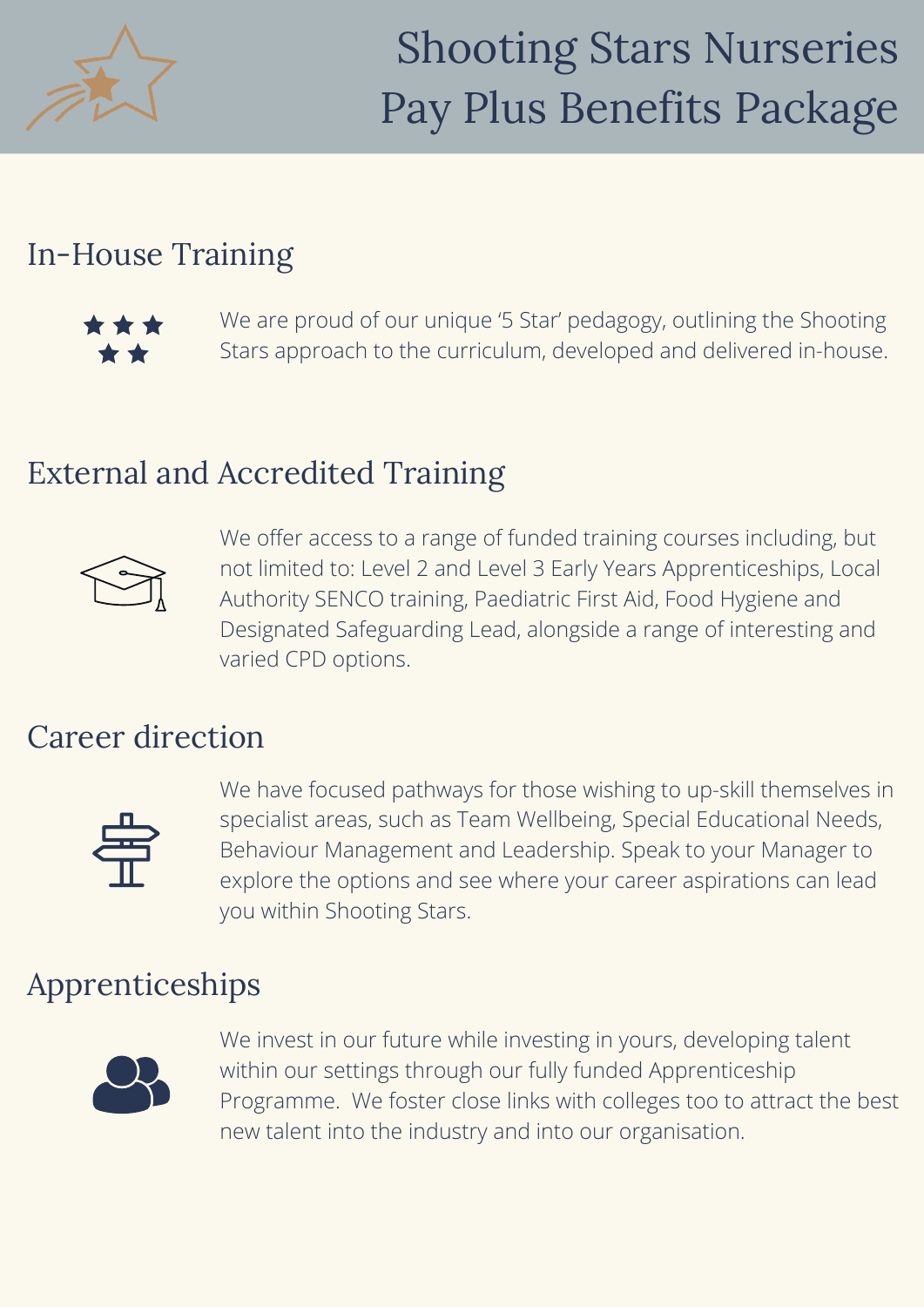

### Family Matters

#### Childcare Discount



Team Members are entitled to a generous childcare discount of 50% to make it easier to return to work after taking parental leave.

## Emergency childcare



We offer all team members with nursery-aged children backup childcare days for use in an emergency, subject to availability.

### Pregnancy



We respect that every pregnancy journey is different, so as well as paid time off for routine pregnancy appointments, we support Team Members who may be experiencing complications, difficulties or miscarriage.

## Little Extras

#### Uniform



When joining Shooting Stars, we provide 2 branded t-shirts plus a branded hoodie or fleece, and we cover the cost of annual replacement. Any extra uniform is available to purchase at any time and is very reasonably priced.

## DBS check



If you aren't already subscribed to the update service, we will cover the cost of a new DBS check when you join us.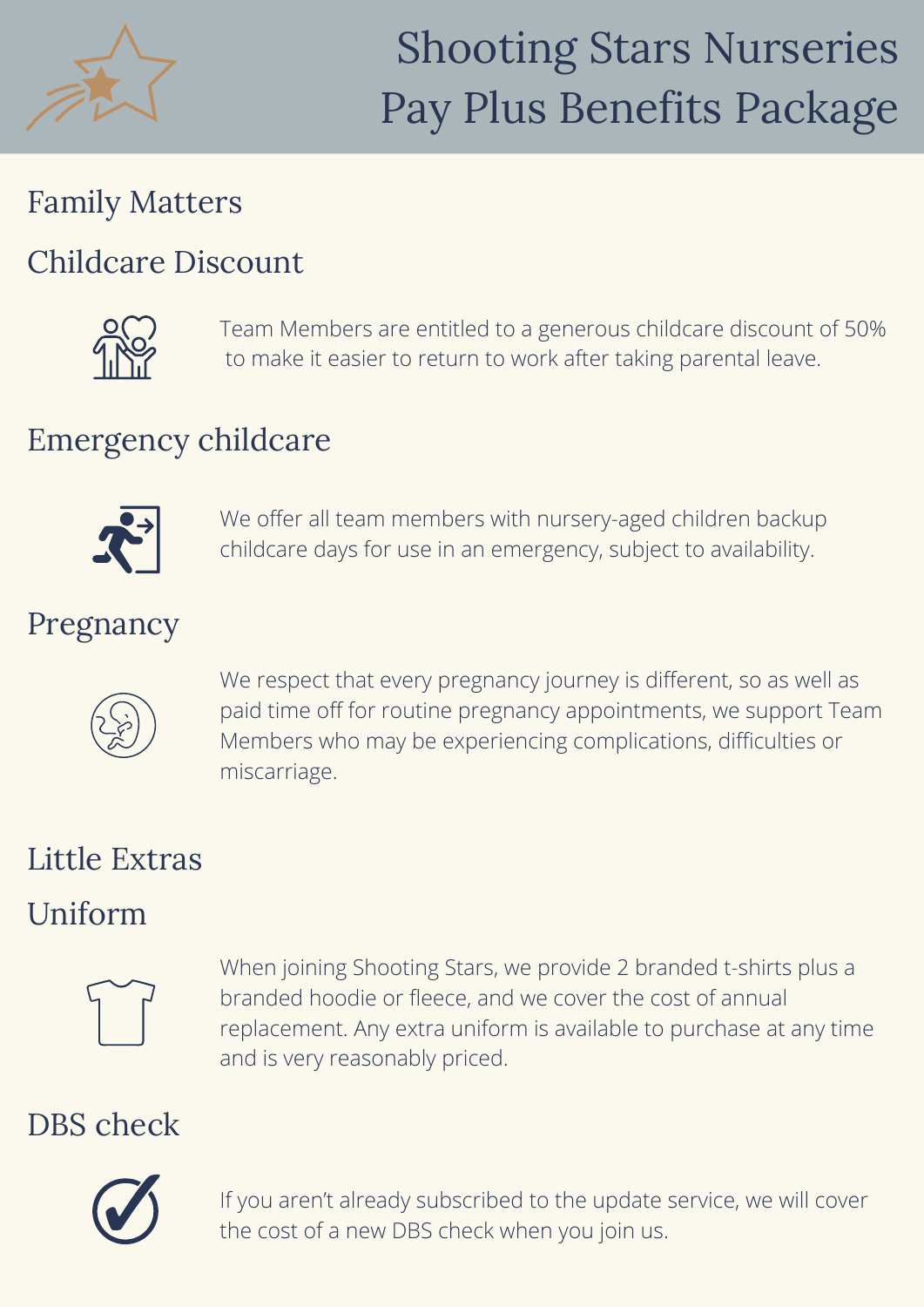

#### Team Break Out Room



We provide a dedicated, relaxing environment for you to enjoy some calm on your well-earned break and re-charge your batteries.

#### Free Refreshments



We provide a variety of flavoured teas, hot drinks and fruit juice in the Team Break Out Room, plus a breakfast/snack station to make sure everyone is fuelled and raring to go! We like to order in treats for staff meetings too.

## **Celebrations**

It's no secret that we're a sociable bunch and love to get together, whether it's a quick huddle before work, a chat over coffee at lunch time or on a team social.

## Christmas Meal



The festive period is a truly magical time of year at nursery, and the team receives £25 per head to share a meal out together to celebrate.

## Company Party



To recognise the passion and commitment of our team, we host a whole company annual party. It's an evening of dinner, drinks and dancing 'til late, with the option to reserve a room for the night too if you'd like to stay over. And the best part is, it's all totally free! Cheers!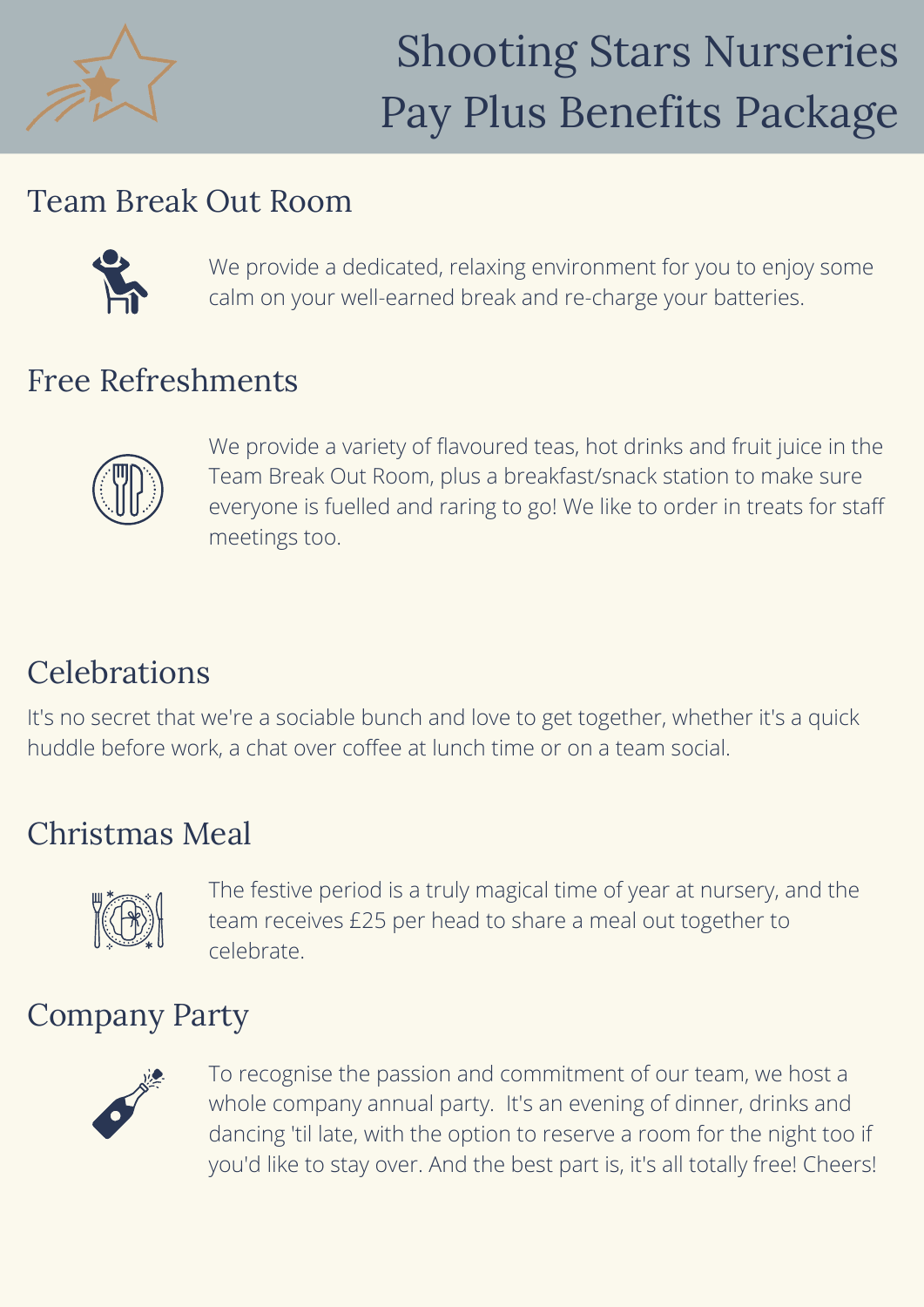

## Monthly G.E.M Awards



Every month, we invite feedback and nominations for our G.E.M awards, to recognise a special Team Member for Going the Extra Mile. The winner can expect a little treat, a big 'well done' from the Manager and the admiration of parents and fellow colleagues too!

## Annual Company Awards



Our prestigious Annual Company Awards recognise and reward the special attributes and skills of the Team Members who make our Nursery community so special. Awards for each setting include Employee of the Year, Rising Star, Parents' Choice, Colleagues' Choice and 5/10 Year Loyalty Awards. Winners can expect a framed certificate, a gift and some bubbly to enjoy.

# Wellbeing Focus

We understand that everyone has their own issues to deal with both at work and outside of work. Sometimes the stresses of life make things challenging, you may have suffered a bereavement or you may have come up against a problem that you feel you can't overcome. But help and support is available.

#### *"Happy, thriving practitioners = Happy flourishing children"*

## Wellbeing Champions



Our teams each nominate a colleague who embodies the important role of encouraging mental wellbeing within their team alongside the Nursery Manager, so there is always a non-judgemental ear available if you need to chat.

## Mental Health First Aid Training



We have provided valuable Mental Health First Aid training for all of our Nursery Managers and Wellbeing Champions, to give them the skills they need to provide support to each and every Team Member, with the aim of improving and maintaining mental wellness.